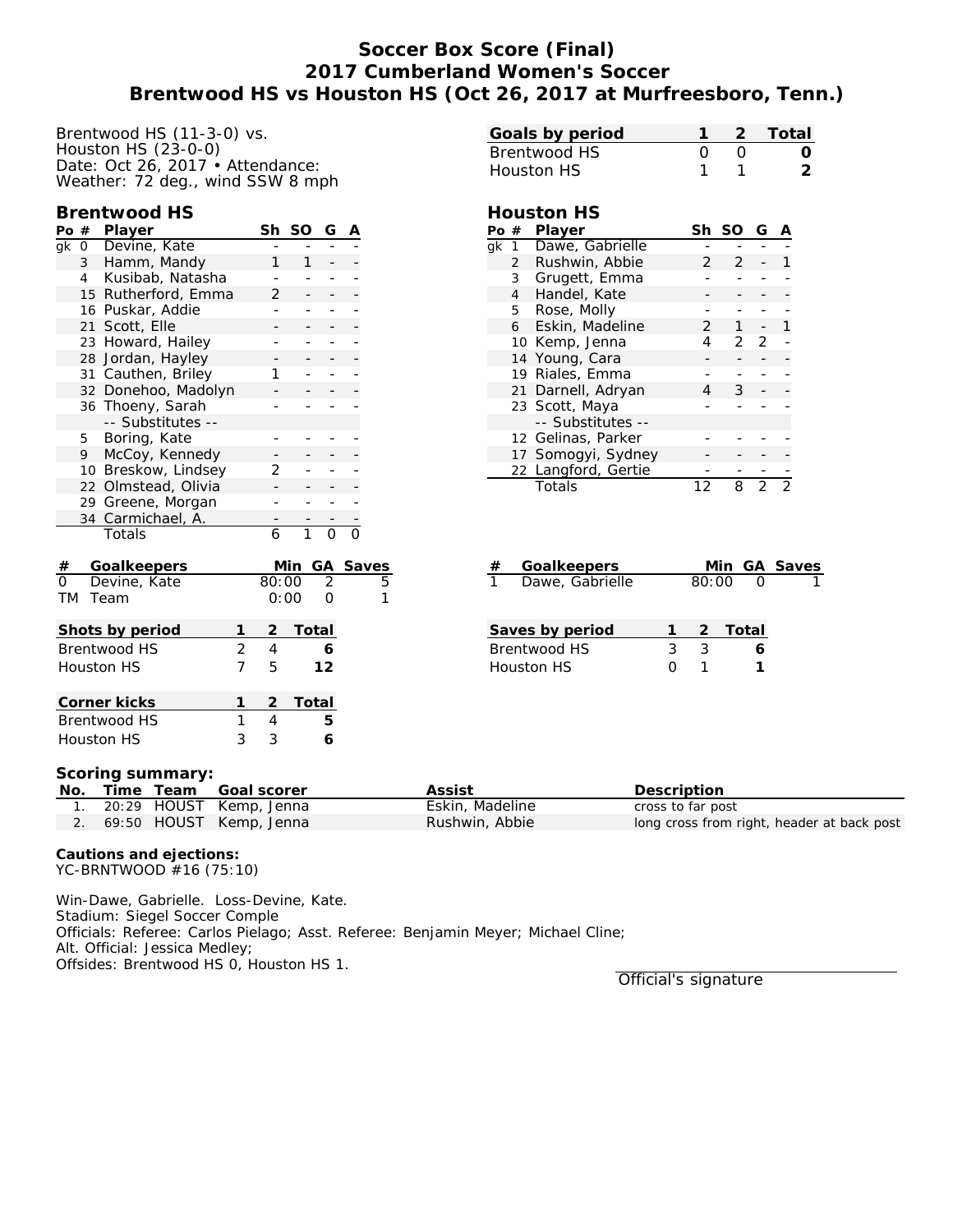## **Play-by-Play Summary (1st period) Brentwood HS vs Houston HS (Oct 26, 2017 at Murfreesboro, Tenn.)**

**Brentwood HS Starters:**

- GK 0 Devine, Kate
	- 16 Puskar, Addie
	- 3 Hamm, Mandy
	- 4 Kusibab, Natasha
	- 15 Rutherford, Emma
	- 21 Scott, Elle
	- 23 Howard, Hailey
	- 31 Cauthen, Briley
	- 32 Donehoo, Madolyn
	- 36 Thoeny, Sarah
	- 28 Jordan, Hayley

### **Houston HS Starters:**

- GK 1 Dawe, Gabrielle
	- 2 Rushwin, Abbie
		- 3 Grugett, Emma
			- 4 Handel, Kate
		- 5 Rose, Molly
		- 6 Eskin, Madeline
		- 10 Kemp, Jenna
		- 14 Young, Cara
		- 19 Riales, Emma
		- 21 Darnell, Adryan
		- 23 Scott, Maya
- 00:00 Devine, Kate at goalie for Brentwood HS.
- 00:00 Dawe, Gabrielle at goalie for Houston HS. Foul on Brentwood HS.
- 03:41 Shot by HOUSTON Darnell, Adryan, SAVE Devine, Kate.
- 05:17 Shot by HOUSTON Darnell, Adryan, SAVE Devine, Kate.
- 06:27 Shot by BRNTWOOD Rutherford, Emma WIDE LEFT.
- 08:13 Shot by HOUSTON Darnell, Adryan, SAVE Devine, Kate. Foul on Brentwood HS.
- 11:48 Corner kick by HOUSTON Eskin, Madeline [11:48].
- 11:53 BRNTWOOD substitution: Breskow, Lindsey for Thoeny, Sarah.
- 13:44 HOUSTON substitution: Somogyi, Sydney for Scott, Maya.
- 14:46 HOUSTON substitution: Langford, Gertie for Grugett, Emma. Foul on Brentwood HS.
- 16:03 Shot by HOUSTON Kemp, Jenna WIDE LEFT.
- 16:17 BRNTWOOD substitution: Greene, Morgan for Donehoo, Madolyn. Foul on Brentwood HS. Foul on Brentwood HS.
- 19:15 Header Shot by HOUSTON Kemp, Jenna WIDE RIGHT.
- 19:19 BRNTWOOD substitution: McCoy, Kennedy for Howard, Hailey.
- 20:29 Header GOAL by HOUSTON Kemp, Jenna (FIRST GOAL), Assist by Eskin, Madeline.

## **BRENTWOOD HS 0, HOUSTON HS 1**

\*cross to far post

- 20:29 HOUSTON substitution: Gelinas, Parker for Riales, Emma.
- 20:29 HOUSTON substitution: Grugett, Emma for Darnell, Adryan.
- 22:26 Corner kick by HOUSTON Eskin, Madeline [22:26].
- 23:19 BRNTWOOD substitution: Olmstead, Olivia for Cauthen, Briley. Foul on Houston HS.
- 24:40 Shot by HOUSTON Eskin, Madeline BLOCKED.
- 25:16 HOUSTON substitution: Scott, Maya for Rose, Molly.
- 27:41 Corner kick by BRNTWOOD Kusibab, Natasha [27:41]. Foul on Houston HS.
- 29:43 HOUSTON substitution: Darnell, Adryan for Kemp, Jenna.
- 29:43 HOUSTON substitution: Riales, Emma for Eskin, Madeline.
- 30:07 Shot by BRNTWOOD Rutherford, Emma WIDE LEFT. Foul on Houston HS.
- 33:43 BRNTWOOD substitution: Boring, Kate for Greene, Morgan.
- 33:43 BRNTWOOD substitution: Cauthen, Briley for Breskow, Lindsey.
- 33:43 HOUSTON substitution: Rose, Molly for Somogyi, Sydney.
- 35:05 Corner kick by HOUSTON Rushwin, Abbie [35:05].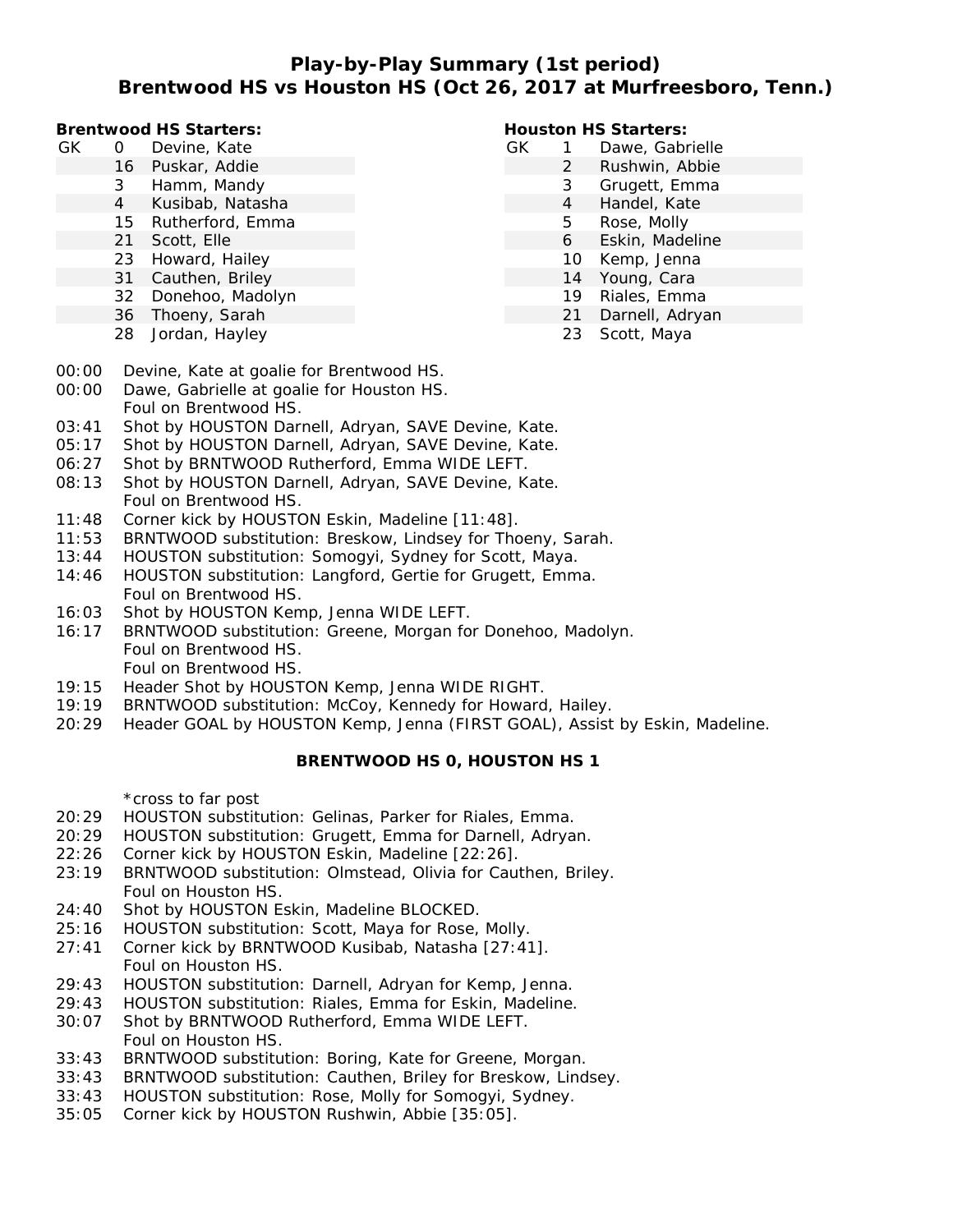# **Play-by-Play Summary (1st period) Brentwood HS vs Houston HS (Oct 26, 2017 at Murfreesboro, Tenn.)**

- 38:26 BRNTWOOD substitution: Howard, Hailey for McCoy, Kennedy.
- 38:26 HOUSTON substitution: Eskin, Madeline for Gelinas, Parker.
- 40:00 End of period [40:00].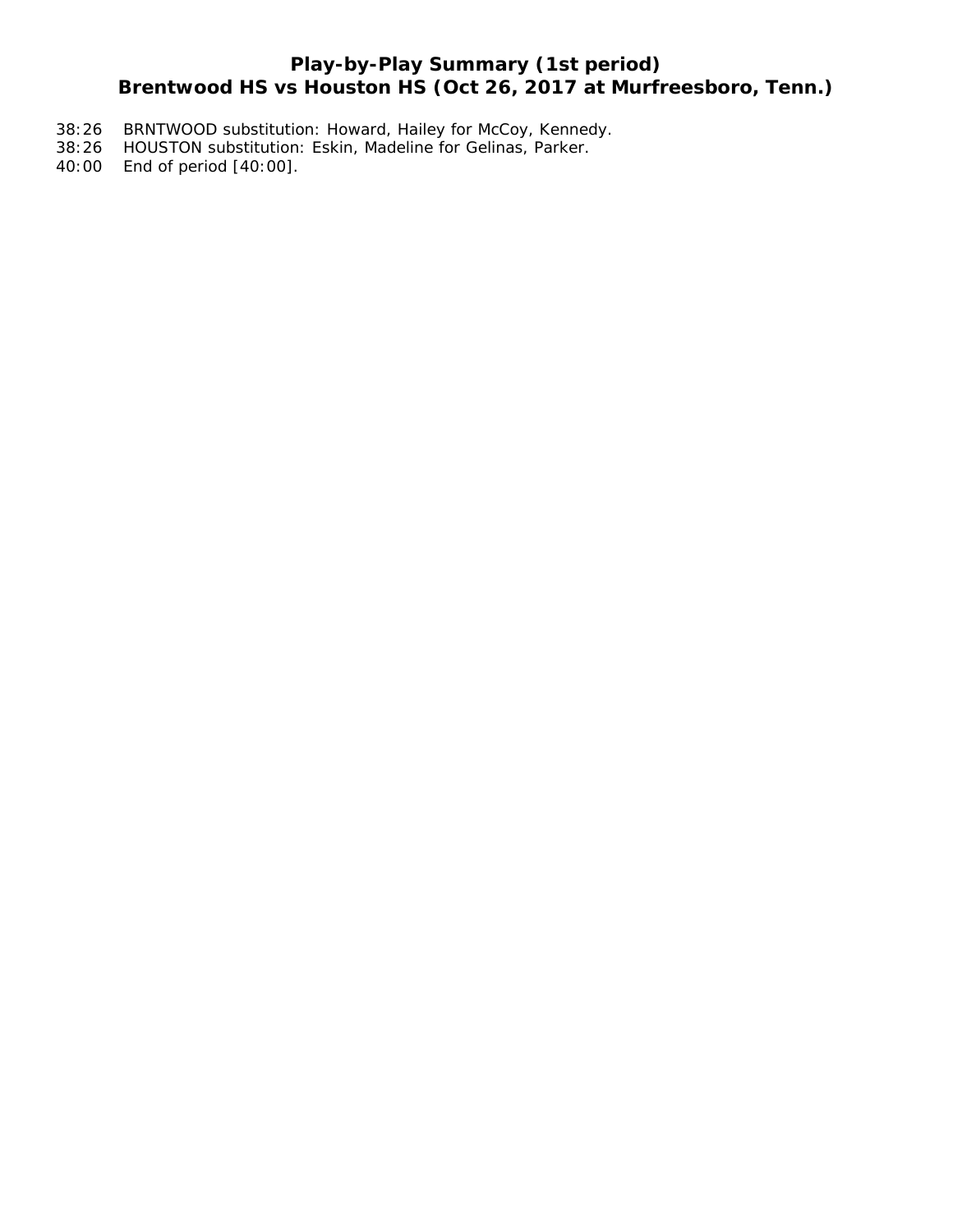## **Play-by-Play Summary (2nd period) Brentwood HS vs Houston HS (Oct 26, 2017 at Murfreesboro, Tenn.)**

- 40:00 Start of 2nd period [40:00].
- 40:00 For HOUSTON:  $#4$  Handel, Kate,  $#1$  Dawe, Gabrielle,  $#14$  Young, Cara,  $#5$  Rose, Molly, #19 Riales, Emma, #23 Scott, Maya, #2 Rushwin, Abbie, #6 Eskin, Madeline, #10 Kemp, Jenna, #21 Darnell, Adryan, #3 Grugett, Emma.
- 40:00 For BRNTWOOD: #21 Scott, Elle, #0 Devine, Kate, #16 Puskar, Addie, #4 Kusibab, Natasha, #15 Rutherford, Emma, #36 Thoeny, Sarah, #23 Howard, Hailey, #32 Donehoo, Madolyn, #28 Jordan, Hayley, #3 Hamm, Mandy, #31 Cauthen, Briley.
- 43:25 Corner kick by HOUSTON Eskin, Madeline [43:25].
- 46:24 Corner kick by HOUSTON Eskin, Madeline [46:24]. Foul on Houston HS.
- 49:19 BRNTWOOD substitution: Breskow, Lindsey for Thoeny, Sarah.
- 50:34 HOUSTON substitution: Langford, Gertie for Grugett, Emma.
- 51:30 BRNTWOOD substitution: McCoy, Kennedy for Jordan, Hayley.
- 53:15 Corner kick by BRNTWOOD Kusibab, Natasha [53:15].
- 53:25 Shot by BRNTWOOD Breskow, Lindsey WIDE RIGHT.
- 53:47 Corner kick by BRNTWOOD Kusibab, Natasha [53:47].
- 53:55 Shot by BRNTWOOD Cauthen, Briley BLOCKED.
- 54:47 Shot by HOUSTON Rushwin, Abbie, SAVE Devine, Kate.
- 55:17 HOUSTON substitution: Somogyi, Sydney for Scott, Maya.
- 55:17 HOUSTON substitution: Grugett, Emma for Darnell, Adryan.
- 56:17 HOUSTON substitution: Gelinas, Parker for Riales, Emma. Foul on Houston HS.
- 57:50 BRNTWOOD substitution: Jordan, Hayley for Cauthen, Briley.
- 58:11 Corner kick by BRNTWOOD Kusibab, Natasha [58:11].
- 58:20 Shot by BRNTWOOD Breskow, Lindsey BLOCKED. Foul on Houston HS.
- 60:19 HOUSTON substitution: Darnell, Adryan for Grugett, Emma. Foul on Houston HS. Foul on Houston HS.
- 64:17 HOUSTON substitution: Scott, Maya for Rose, Molly.
- 64:17 BRNTWOOD substitution: Boring, Kate for Donehoo, Madolyn.
- 64:17 BRNTWOOD substitution: Olmstead, Olivia for Kusibab, Natasha. Foul on Brentwood HS.
- 65:08 Shot by HOUSTON Darnell, Adryan WIDE LEFT.
- 66:46 Corner kick by BRNTWOOD Boring, Kate [66:46].
- 66:58 Header Shot by BRNTWOOD Hamm, Mandy, SAVE Dawe, Gabrielle.
- 67:25 HOUSTON substitution: Grugett, Emma for Langford, Gertie.
- 69:50 Header GOAL by HOUSTON Kemp, Jenna, Assist by Rushwin, Abbie.

#### **BRENTWOOD HS 0, HOUSTON HS 2**

\*long cross from right, header at back post

- 69:50 HOUSTON substitution: Langford, Gertie for Kemp, Jenna. Foul on Houston HS.
	- Foul on Houston HS.
- 72:01 HOUSTON substitution: Riales, Emma for Gelinas, Parker.
- 72:17 Corner kick by HOUSTON Rushwin, Abbie [72:17].
- 72:49 BRNTWOOD substitution: Donehoo, Madolyn for Boring, Kate. Foul on Brentwood HS.
- 74:27 BRNTWOOD substitution: Kusibab, Natasha for Olmstead, Olivia.
- 74:27 BRNTWOOD substitution: Cauthen, Briley for Rutherford, Emma.
- 75:10 Yellow card on BRNTWOOD Puskar, Addie.
- 75:10 BRNTWOOD substitution: Carmichael, A. for Puskar, Addie.
- 75:36 Shot by HOUSTON Rushwin, Abbie, SAVE Team.
- 75:49 Offside against Houston HS.